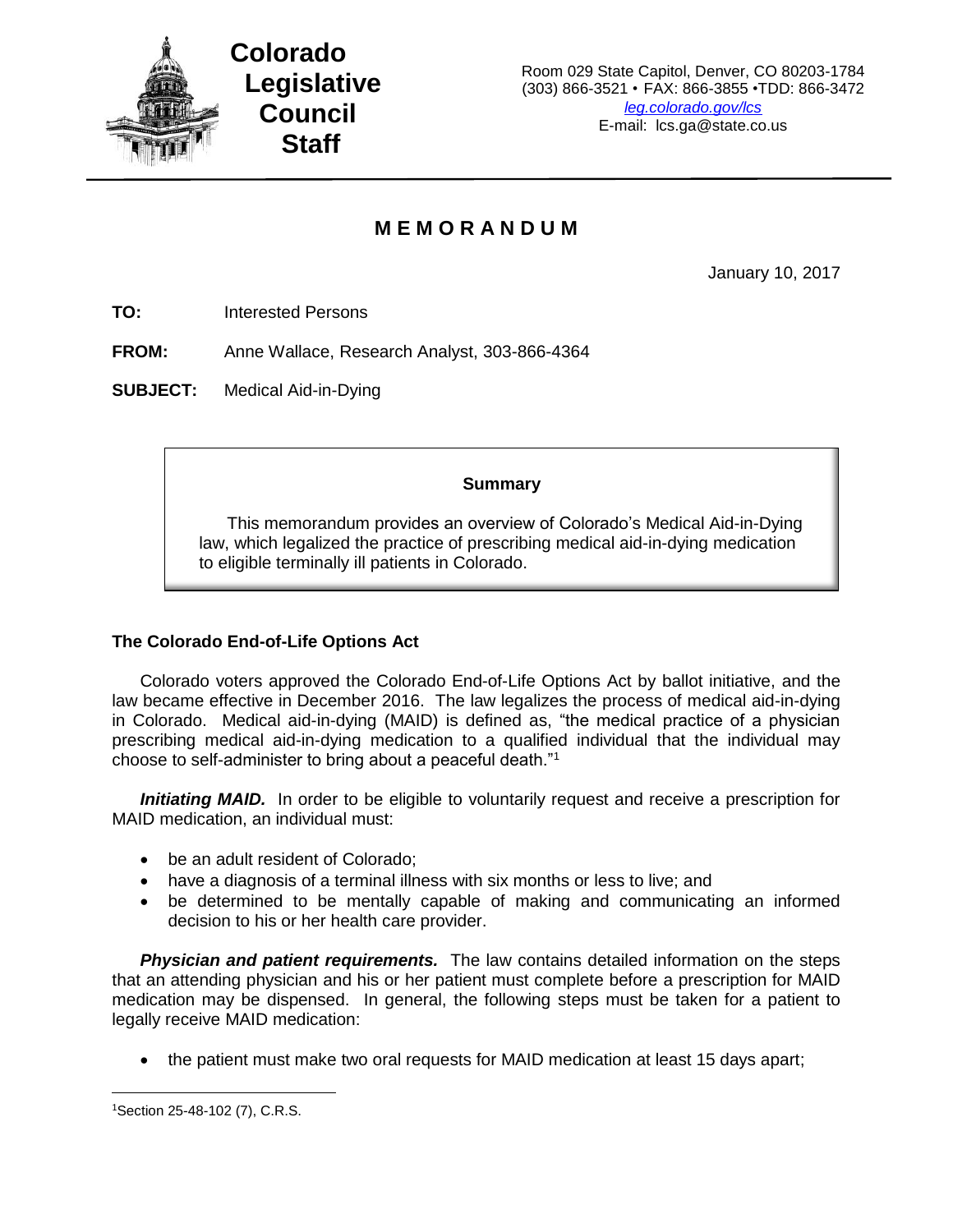- the patient must make a written request for MAID medication witnessed by at least two other persons;
- an attending physician must attest that the patient is eligible to receive MAID medication; and
- a second physician must confirm the patient's condition and diagnosis.

The proper form for a written request for MAID is included within the text of the law, and the Colorado Department of Public Health and Environment (CDPHE) has a copy of the form on the CDPHE website. In addition, the attending physician is required to document certain information in the patient's medical records throughout the process.

*Data gathering and reporting.* If a prescription for MAID medication is written for a patient, the patient's health care providers are required to submit two forms to CDPHE. The attending physician must complete a form that documents completion of required steps taken to comply with the law. These steps include, but are not limited to, attesting that the patient made two oral requests and one written request for the medication; documentation on the patient's diagnosis, prognosis, and mental capacity; notation of the medication and dosage prescribed; and information on the consulting physician's diagnosis. This form must be submitted within 30 days of writing a prescription.

The health care provider that dispenses the medication to a patient must complete a form with information on the patient, prescribing and dispensing health care providers, and medication dispensed. This form must be completed within ten calendar days of dispensing the medication. Both forms are publically available on the CDPHE website and can be mailed or emailed when completed.

*Voluntary participation by health care providers.* Under the law, health care providers may choose whether to participate in providing MAID medication to patients, and are not subject to professional or criminal repercussions based on that choice. The definition of health care provider includes both individual health care workers and health care facilities. Because the law does not define "participation in providing medical aid-in-dying medication," a range of activities could be considered participation in the process, including discussing a patient's request for medication, confirming a patient's diagnosis, or acting as a witness to a request for medication. When a health care facility decides on the extent to which the facility will participate in providing MAID medication, the facility is required to provide written notice to physicians and patients regarding its policy.

*Criminal penalties and immunities.* The law created new penalties for persons who abuse the MAID process, while also granting criminal and civil immunities for persons unless they act with negligence, recklessness, or intentional misconduct. The law creates a class 2 felony for knowingly coercing a terminally ill person to request medication or for tampering with a request for medication.

*Health insurance coverage.* Medical insurance companies (including Medicaid and Medicare) are not required to cover MAID medication, so individual patients must check with their insurance company about coverage.